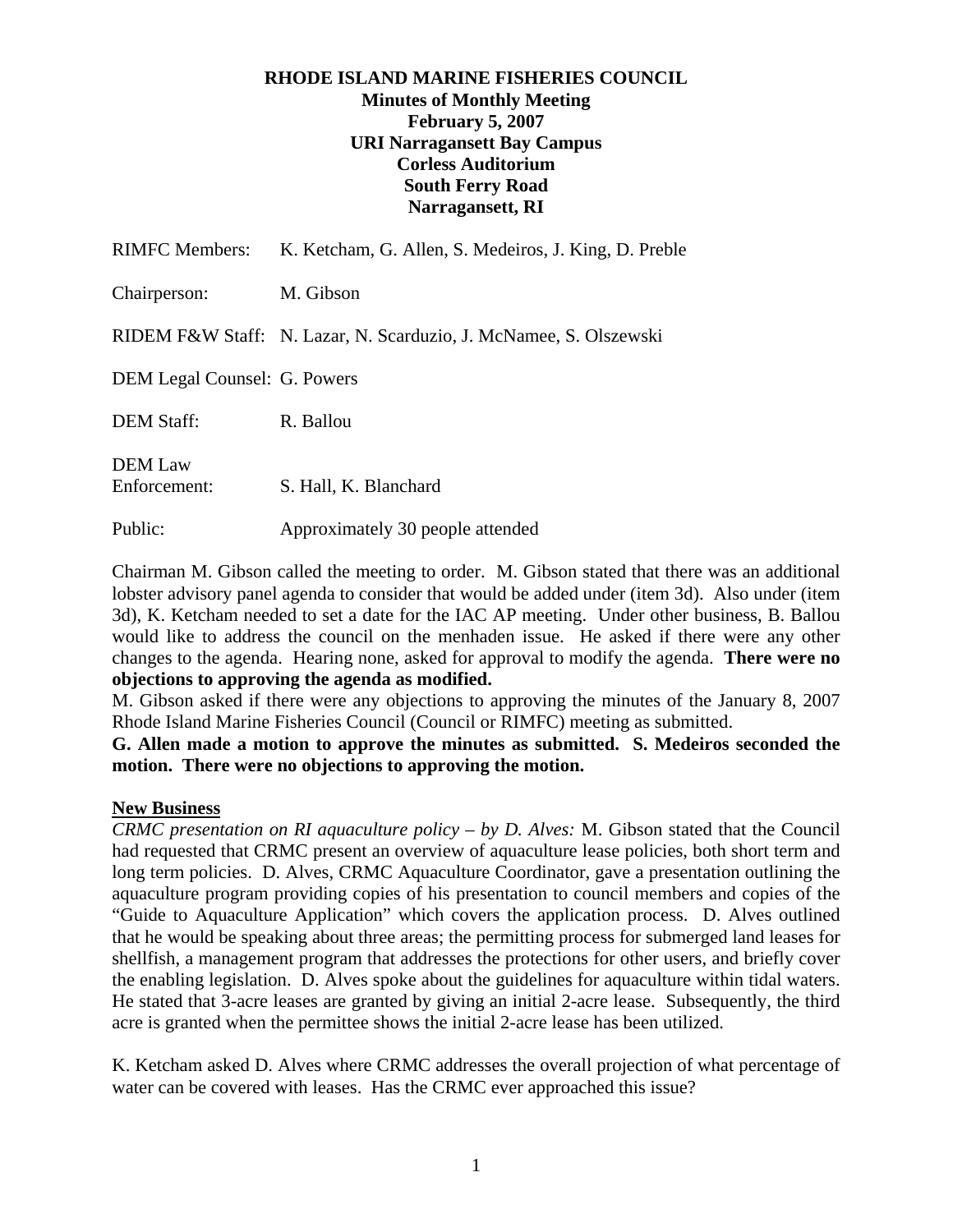D. Alves responded by stating that CRMC has discussed it and they are in the process of internal discussions, they know they need to add more meat to the program regarding cumulative impact. He stated that the issue has been brought up before, he gave an example of a couple of lease sites in Block Island where there were concerns for how much algae would be utilized and if enough would be available for the wild stock populations. They did some calculations and it was not found to be a concern. D. Alves stated that for now, CRMC has these stated protections in place, otherwise CRMC does not have any projections about specific percentages allowed for aquaculture.

D. Preble asked if the Bio-security Board was a standing committee or an adhoc committee.

D. Alves stated he would address this later in his presentation, but that it is a standing committee and elaborated on the make up of the committee and its function. D. Alves concluded his presentation and asked for questions.

J. King stated that he had similar questions along the same line of questions as K. Ketcham, that he wanted to know what the future plans are for aquaculture in the State of RI, he wants to know how much, how many, how big, where, and if there are any "what if" contingencies.

D. Alves said it was relatively easy to answer, CRMC does not have future plans. He stated that CRMC has not made plans to develop specific areas of the bay for aquaculture. There are too many issues to consider like various gear types used and continuous gear changes, for example, changes away from cage use to bottom use. Therefore, CRMC can not for see what the future will bring. CRMC tries to make sure there are enough protections in place by involving other agencies so that CRMC does not put leases in areas that are incompatible with general use. CRMC has no definite plans. He stated that he would prefer to keep it open and keep the same process. He feels the process when a lease is proposed in an inappropriate area worked well. The bottom line is CRMC does not have any future plans; we are proactive in our program in trying to foresee what kind of problems we have and address the problems as they arise. But we are not going to designate a specific percentage of area for aquaculture.

J. King asked if he knew how many lease sites he might allow in the state, if there was a cap.

D. Alves responded with a "no", that he has no maximum number in mind. He knows there are a lot of areas that aquaculture will not be allowed to go into such as areas that are commercially shellfished, dragger use or lobsterman use. Expect for the mapping project that CRMC has, we have not planned for that and he does not foresee it happening. D. Alves stated that last year there were three new leases and one expansion. All four were commercial fishermen that were branching out into other areas.

J. King asked about maximum sizes of leases.

D. Alves indicated that they have always thought that smaller leases were better that is why they did not mind the 3-acre lease. However, CRMC does not have a maximum limit. Alves did not think there was a situation in the bay where someone could lease a large site such as 100 acres without running in to a user group conflict.

J. King asked if there was a maximum size lease that would not be accepted in the bay for example 4-acres, 5-arces 12-acres.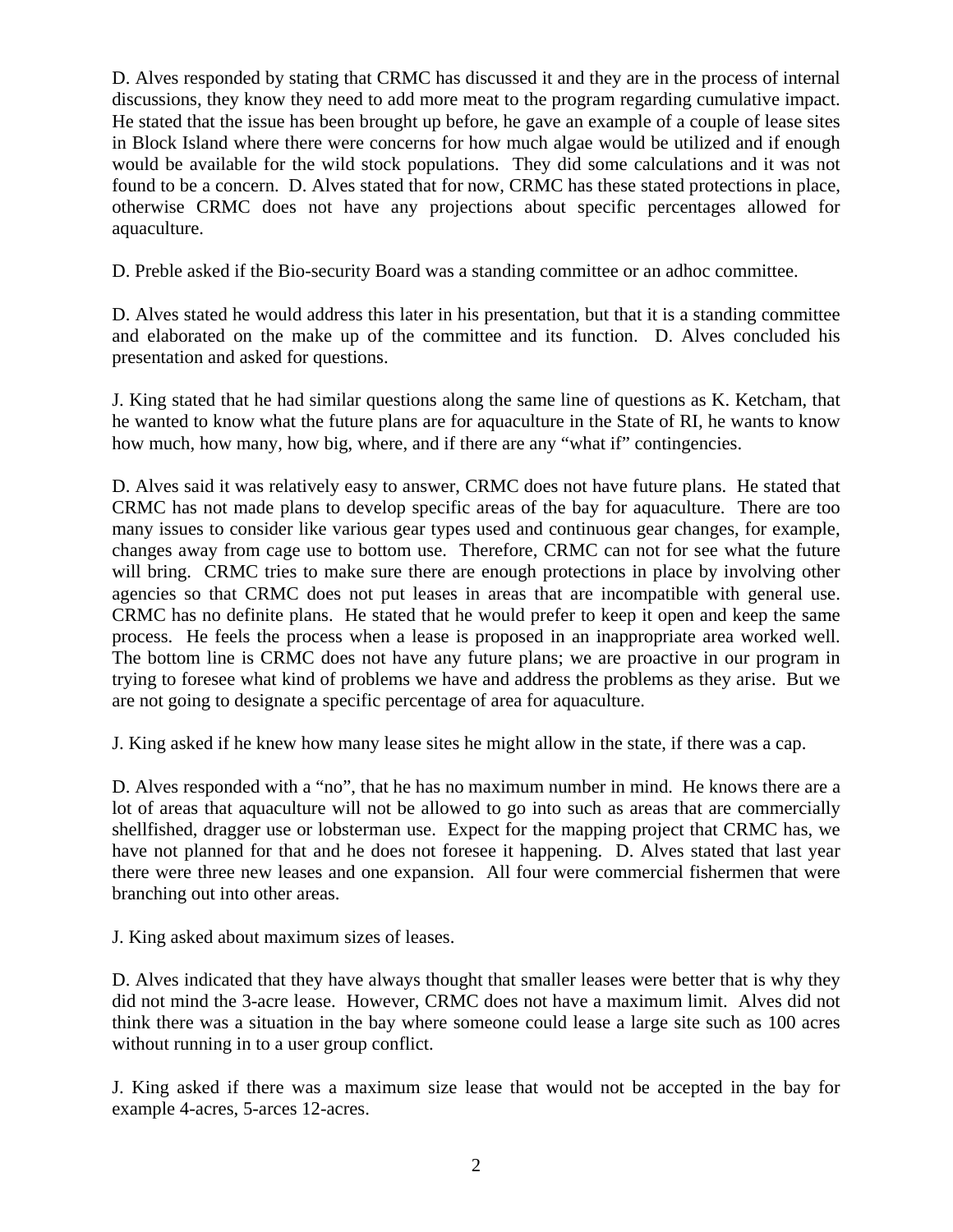Alves stated that there is no maximum size limit, just the guidelines for the northern part of the bay.

K. Ketcham stated that he was concerned about RI going in the direction of Long Island, NY, where aquaculture lease sites control large portions of the bay.

Alves indicated that in the 1950's the state legislator rescinded all the King's grants in RI that were used for large-scale bottom aquaculture.

M. Gibson asked for final questions or comments from the Council.

J. King closed by stating that he thought we should start looking toward the future and not just for today and look at future plans for aquaculture.

D. Alves stated that they are talking within the agency about cumulative impact with regard to all types of permits such as docks, etc. If you can imagine, telling someone in a cove who wants a dock when everyone else has a dock that they cannot have one. He indicated that that is where the pressure comes from, docks and marinas. He agrees that there should be a cumulative impact, but feels that the program so far has worked well with his interaction with the various agencies. He feels there is a natural limit of what we can have based on both productivity and conflicts with other users. He would like to continue with the same process until they have come up with a cumulative impact statement, but he agrees with the Council's concerns.

M. Gibson clarified the next step, which would be to get a feel for what the Council wants and provide advice back to the Director. If the Council is satisfied with Mr. Alves's presentation and the safeguards and polices that are built into it, members can leave it at that, otherwise if the Council still has some discomfort relative to the long term perspective you can go on record with expressing your concerns to the Director. M. Gibson will pass on to the Director the concerns of both K. Ketcham and J. King. **The Council would like to encourage the Director to work with CRMC counterparts to develop a plan to address cumulative impacts of aquaculture and the other issues brought to light concerning the effects on wild fisheries.** 

Comments from the public:

M. McGiveney stated his group has worked well with D. Alves and supports the RIMFC's interest in protecting the salt ponds since the ponds seem to have the most expansion right now. He would like the agencies to look into the cumulative effects. He has concerns about setting a maximum number because it would seem like this would be a goal that has to be achieved and a push to reach that number.

M. Marchetti commented that he liked seeing Alves's presentation. He mentioned that his group and other groups should be consulted, and has concerns about where leases are placed in the bay for impacts on lobstering and dragging, as well as, if any sites are located outside the bay.

# *Council recommendations on 1-25-07 public hearing items:*

*1) Proposed changes to the lobster effort control plan:* M. Gibson stated that there are five items to discuss, the first is the proposed changes to the lobster effort control plan.

J. McNamee opened his power point presentation used at the public hearing for the council members to use as background information in reviewing the issue. He stated that the proposed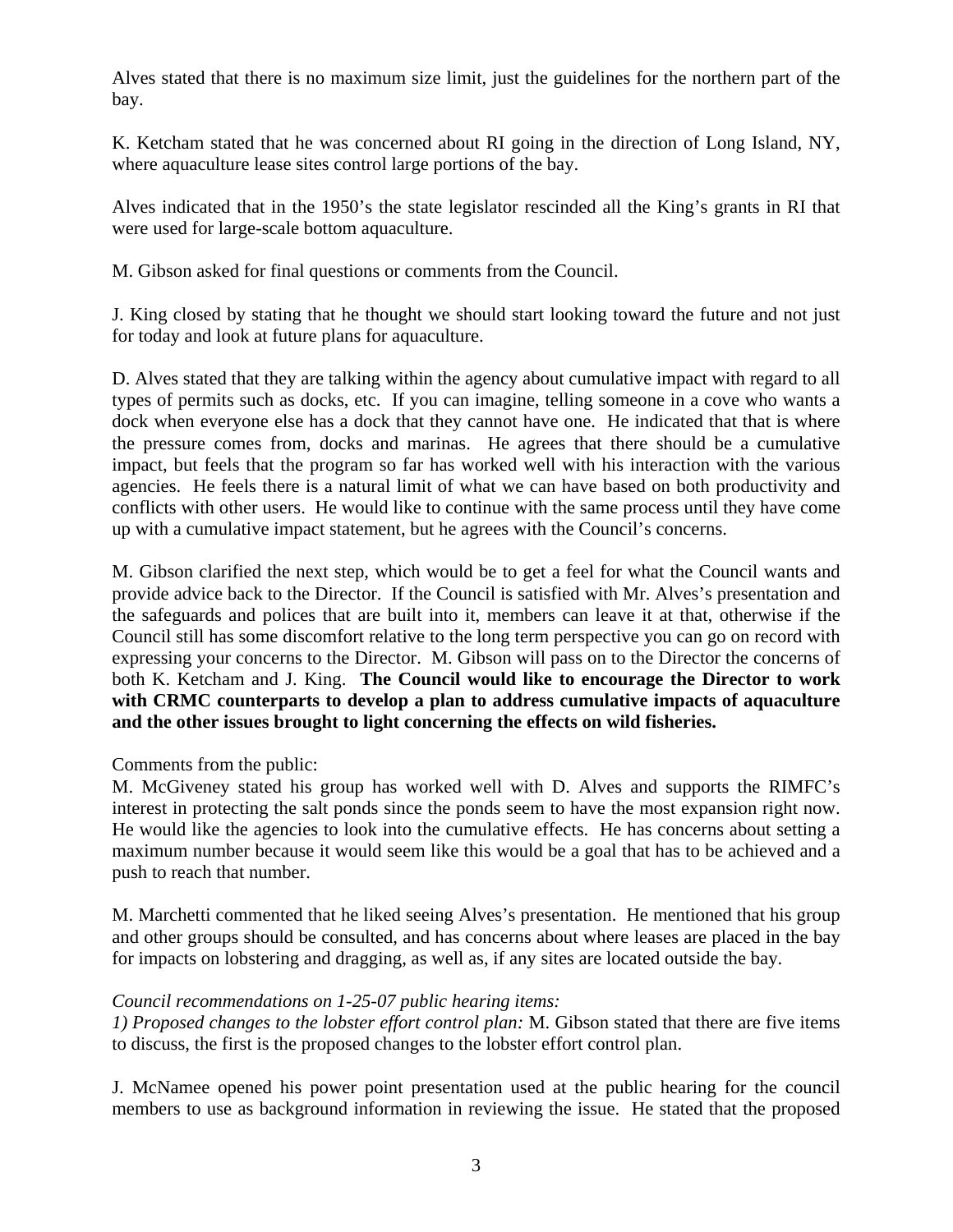changes are to clarify and adjust the lobster effort control plan that was implemented in October 2006 to bring the State of RI in to compliance with ASMF addendum 7.

B. Ballou spoke on behalf of Director Sullivan to offer the Director's perspective on two key issues that came up at the public hearing. The use of the word "sustained" and the categorization of the reported traps fished. The Department would make a clear definition as to what is meant by the term "sustained". The Director is aware of the compliance issues. The other key issue was material incapacitation, someone who was affected due to military or medical hardship during the three-year period 2001, 2002, 2003, and as a result was unable to fish or was limited in their ability to fish. There is now recognition that showing documentation should not be the sole criteria used, that the department should be receptive to notarized affidavits from health care providers, physicians, hospitals, etc., regarding legitimate medical hardships that affected their ability to fish for those three years. The Director is leaning toward liberalizing that change and it could be as simple as changing wording from "and" to "and/or". There are two parts to the medical hardship provision and they are joined by the word "and" so that both parts of the provision would have to be met. He stated that comments from the public hearing indicated that it might be a bar set too high for individuals to meet. The last point on the AAD issue, to clarify some misconceptions, the proposal is for medical hardship appeals to be handled administratively as a first step rather than having to go to a formal appeal through the AAD immediately. This would ease the process. Therefore, the appeals process remains in place. It is not being removed.

M. Gibson added that the ASMFC has flagged the issues of using the wording of "sustained" traps deployed and any liberalization of the medical incapacitation standards as being inconsistent with the measures in addendum 7. They have not yet termed it as being noncompliant. Therefore, the council members need to give some direction to the Director.

S. Medeiros asked about the part concerning "maximum sustained number of traps fished" that this part will be fixed, but how will they know what the changes will reflect and if it will meet the requirements.

B. Ballou stated that the Departments' intent will be to clarify what the term means, it still may not satisfy some people as there still might be concerns, but it will be made clear as to how the Department intends to apply it.

K. Ketcham made a general comment about not receiving the public hearing document before it is advertised so they could make comments ahead of time.

M. Gibson had some discussion with legal council as to the Departments' requirements for notification.

J. McNamee stated that materials are available to all as soon as the documents are made public which is immediately as noticed in the Providence Journal. **It was decided that Council members should receive public hearing documents when they are first made available to the public, 30 days before a hearing.** 

G. Allen stated he was uncomfortable that the Director is telling the Council the corrections that he is going to make, it seems to be backwards to how we are supposed to operate. The process is that the Council should be making comments to the Director.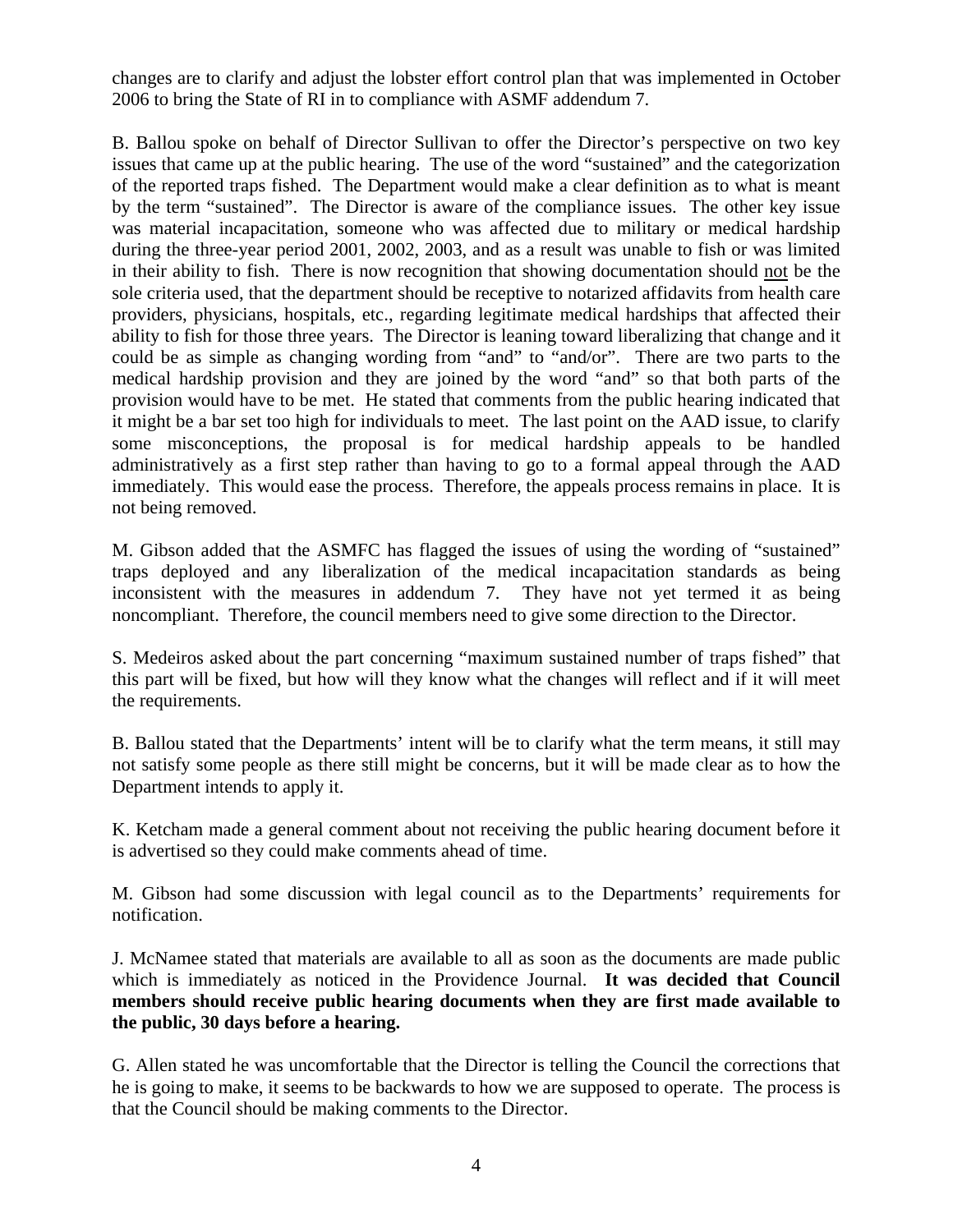D. Preble wanted clarification on the ASMFC flagging for compliance. If we change the wording "and" to "and/or" and get rid of the word "sustained" that would then generate compliance?

M. Gibson responded by stating that at the November meeting the ASMFC required that all states submit their addendum 7 implementation regulations. The plan review team looked at RI's along with Massachusetts submitted regulations and flagged two issues from RI, they recommended that the word "**sustained**" be removed and in the material incapacitation section where the regulations speak about having adversely affected fishing performance, they recommend using the words **preventing the permit holder from fishing**. They do not see these two issues being consistent with addendum 7. ASMFC has not stated that we are out of compliance as of yet, but the red flagging of these issues is their first signal that there are issues relative to compliance with ASMFC.

The Council members had further discussion about the wording and how to come in to compliance with ASMFC. **S. Medeiros made a motion to recommend to the Director to adopt the regulation, but with the suggested changes recommended by the ASMC Lobster Board (removing the word "sustained" and using the words "preventing the permit holder from fishing") to bring RI in to compliance with ASMFC, and under the medical hardship section adding in the words "and/or" to allow for the additional or supplemental medical documentation. J. King seconded the motion.** Comments from the public were questions on clarification of the proposed changes. **The Council voted unanimously to approve the motion.** 

*2) Proposed changes to the spiny dogfish state management plan:* J. McNamee outlined the proposed changes, which are to increase the possession limit to 2,000 pounds from 600 pound per the federal regulation, but keeping the two seasonal periods. The basic change is the proposed daily limit change that brings us equal to Massachusetts's possession limit of 2,000 pounds. **D. Preble made a motion to adopt the proposed change. K. Ketcham seconded the motion.** 

G. Duckworth asked if there was any way in the future, they could get dogfish to be part of an aggregate program.

M. Gibson stated that there did not seem to be anything prohibiting that and this species may be a candidate for an aggregate program. Currently, an aggregate program was not part of the public notice process so the DFW may not be able to do anything immediately. There was some discussion about why this species' possession limit had to come to a public hearing when other species we are able to changed with out having to go through this process. This is because there is no specific allocation to RI, it is a regional quota not a statewide quota, therefore RI does not have the same authority as with other species we can regulate.

J. Cavalho asked if the Department could put dogfish at the same level as other species that are regulate.

M. Gibson is not sure the DFW could do this, it would have to be looked at. The **Council voted unanimously to approve the motion.** 

D. Preble requested that the Department move forward with some kind of proposal for an aggregate landing program for spiny dogfish. **The Council had no objections to this request.**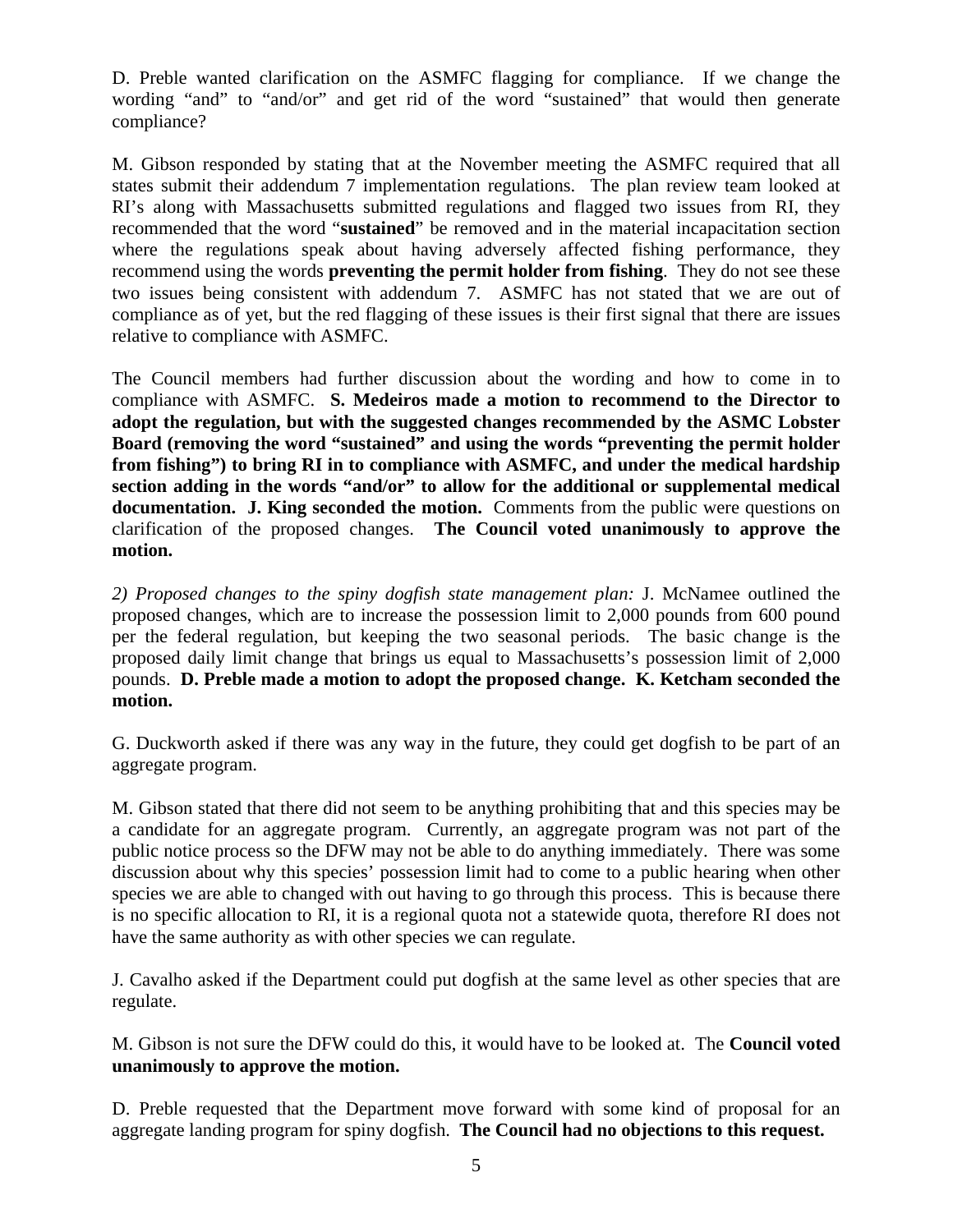*3) Proposed changes to the scup winter 2 sub period starting possession limit:* J McNamee stated that NMFS has put out their starting possession limit for winter 2, but it will change once the rollover provision from winter 1 takes affect. The proposal was for the state of RI to mirror the federal starting possession limit once it is issued for scup in the winter 2 sub period. **S. Medeiros made a motion for the Director to implement the regulations pertaining to the winter 2 sub period. G. Allen seconded the motion. Council voted unanimously to approve the motion.**

*4) Proposed change to the black sea bass escape vent size:* J. McNamee outlined that this was a requirement from ASMFC and it increases the number of escape vents in black sea bass pots to two, specifying the parlor portion of the trap, and increases the diameter of the circular escape vents to 2 ½ inches. **D. Preble made a motion to recommend to the Director to adopt the sea bass escape vent provisions as written as required by ASMFC. S. Medeiros seconded the motion. Council voted unanimously to approve the motion.**

*4) Proposed changes to the horseshoe crab management plan:* J. McNamee stated that this proposal was an effort to update the horseshoe crab regulations with the new licensing statutes. Under the new licensing statute, there are other license types, besides multipurpose license holders, that can legally harvest horseshoe crabs. This proposal makes the horseshoe crab regulation consistent with licensing statutes. **J. King made a motion to recommend to the Director to adopt the proposal. D. Preble seconded the motion.** 

P. Brodeur asked about when the season was open, if records have to be kept, and if permit renewal applications were sent out annually.

S. Olszewski addressed the questions by stating that horseshoe crab permits are normally sent out annually to those license holders who have complied with all record reporting requirements. **Council voted unanimously to approve the motion.** 

*Report on River Herring Workshops:* J. McNamee reported that there were two river herring workshops to get public input on the river herring issue since there is no advisory panel that deals with this species. At the request of the Council, we implemented annual workshops that were held in December and January. The status of the stock is still in poor condition. There were a number of questions that came out of both workshops, one was a request for a percentage by-catch allowance for legitimate herring fishermen so they can fish without being in violation for catching a few river herring. There was a suggestion that vessels prosecuting the herring fishery in RI in the early season (December/January time frame) should be targeted for monitoring because this is the time when commercial catch could be intercepting river herring in RI. Of primary importance to the audience was the capturing of the spatial and temporal information about the river herring life cycle. Another suggestion was to do some port sampling of bait that comes into the state as a cost effective way to get some inexpensive observer coverage to get some percentages of river herring that might be included in the bait. Other developments; that river herring has been listed as a species of concern so that frees up some federal funding to do more research. In addition, there is a Northeast Division of Fish and Wildlife meeting coming up in April in Mystic, CT, with a special session on river herring to raise awareness to the species. **There was no action taken by the Council on these items.** 

*Approval of advisory panel agendas:* N. Lazar outlined the four advisory panel agendas (summer flounder, tautog, striped bass, and lobster) prepared for Council approval. Summer flounder AP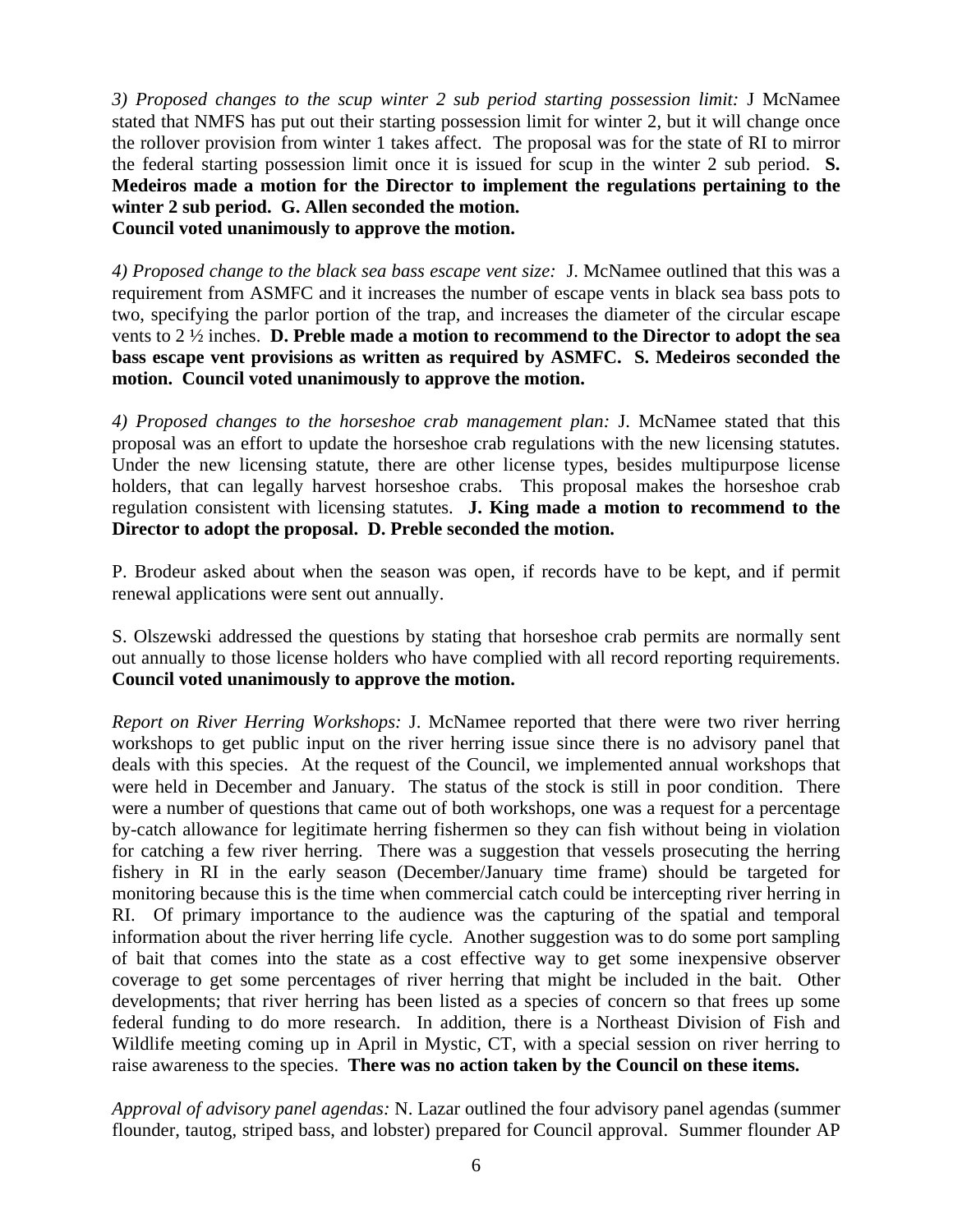meeting is scheduled for February 19, 2007 at 6 PM at the Government Center. The advisory panel needed to comment on ASMFC's adopted and approved a set of minimum size, season, and bag limits for summer flounder. The striped bass AP meeting is scheduled for February 27, 2007 at 6 PM at Fort Wetherill. The tautog AP meeting is scheduled for February 21, 2007 at 6 PM at the Government Center. A date has not yet been set for the lobster AP meeting.

G. Allen reminded staff that for each advisory panel meeting that is held concerning quotas and bag limit changes, the advisory panel procedure requires that DFW make their own recommendations on the proposed changes. These recommendation are included with the tautog, but not with the striped bass. He also wanted to remind staff there needs to be an advisory panel workshop scheduled at some point.

## **M. Gibson stated that the striped bass AP agenda would be modified to include the Divisions' recommendation on the parameters that govern the 2007commercial striped bass fishery and also added to the AP agenda. There were no objections from the Council to add these changes.**

J. McNamee stated that at the last Council meeting they discussed having the workshop sometime in May.

K. Ketcham wanted to add an item to the already approved IAC agenda, for general discussion; the reoccurrence of the registering of federally documented vessels to be required to have a state registration. **There were no objections from the Council to add this item to the agenda. The agendas stood approved as modified.** 

## **Other Business**

*Report to Council on steamer biology:* N. Lazar gave a power point presentation to the Council on the biology and status of soft shelled clams in RI. There is not a lot of research that has been conducted on soft shelled clams in RI. Steamers were part of the sector management plans for the state, however, since there is a lack of information on this fishery in this plan we had recommended status quo for 2007 with the caveat to look in to the fishery further in 2007. Based on landings in the last five years there seems to be an abundance of soft shelled clams in Narragansett Bay and the coastal ponds. However, there have been recent concerns about the intensive harvesting and repeated digging on clam survival, which is why the discussions about raising the minimum size of the clam to protect the stock and possibly reducing the possession limit were brought forward. Some members of industry are concerned about whether the current regulations are adequate to maintain a sustainable fishery. There has been an increase in effort on the fishery. Current minimum length is  $1 \frac{1}{2}$  inches (38 mm), proposed length from some industry members is for 2 inches. N. Lazar went through the biology of the organism. There were a number of questions and discussion between Council members. The question before the Council is if there needs to be a recommendation to the Director for more aggressive management with this species.

Comments from the public: There were some public comments against raising the size limit. M. McGiveney stated that at the Shellfish AP meeting there was a vote not to move forward with any new regulations. He also stated there is no scientific data to support any changes at this time and that we need more research to be done before we make any changes. There was a consensus among Council members that they would prefer to wait until additional information and research becomes available during 2007. **There was no action taken by the Council on this item.**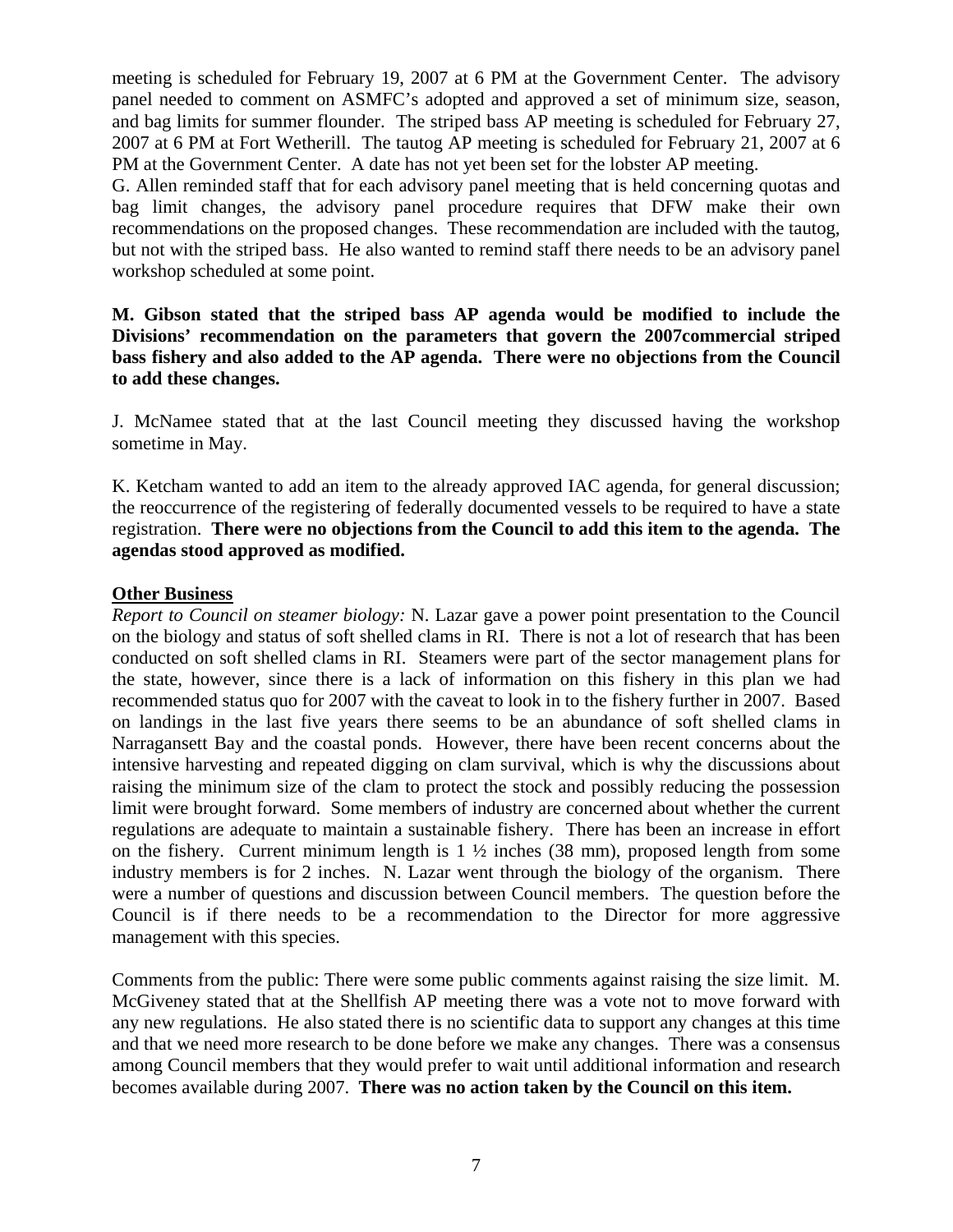*Legal opinion on transfer of license issue:* DEM Legal Counsel was requested to render an opinion regarding the ability of an unlicensed person to take finfish via rod and reel and then transfer their catch to a commercially licensed fisher.

G. Powers stated that pursuant to RI General Laws 20-2.1-4 an unlicensed person is prohibited from taking finfish via rod and reel and then transferring his/her catch to a commercial licensed fisher. G. Powers went on to explain that in the case of the otter trawl, the unlicensed crew and its licensed commercial fisher are acting concurrently to employ the *same* device to accomplish the taking. In the scenario of finfish being taken by an unlicensed rod and reeler by a contrivance *independent* of the device operated by the licensed commercial fisher, this activity is prohibited by RI General Laws 20-2.1-4. **There was no action taken by the Council on this item.** 

*Specific proposal for recreational vs. commercial designation:* M. Gibson stated that this proposal was not ready for Council discussion at this time. K. Blanchard indicated that this issue was being discussed at the Law Enforcement Advisory Panel level and he is not sure why it was brought to the Council level without the AP reviewing any language. There was some Council discussion about the status of AP discussions on the issue. **K. Ketcham made a motion for this item to go back to the Law Enforcement Advisory Panel for further discussion and have a complete proposal finalized to come forward to the Council for consideration. J. King seconded the motion. There were no objections from the Council to this course of action.**

*Information on wither flounder regulatory change:* M. Gibson stated that there was a request for DEM Legal Counsel to review the winter flounder regulatory language change, which the Council had recommended that the Director put in to effect.

G. Powers stated that the change in the regulation had to do with the ability to prosecute a person for "taking or possessing" as opposed to "taking and possessing". There was a public hearing at which there was no comment or discussion concerning this issue and the modification, which was consistent with the manner in which other species are regulated, was adopted during the process. Although there were no comments, it was suggested by Enforcement, and the desire to be consistent with the regulation of other species, that it therefore be adopted in its current form. It would be impossible to enforce a regulatory requirement that would require Enforcement to demonstrate the "take and possess" unless they actually viewed the harvest at the time of the illegal taking. Therefore, winter flounder is treated in the same fashion as the other species that are subject to regulatory requirements by this body and the Department.

M. Gibson tried to clarify what had occurred by explaining that the only issue is in terms of the Director's requirement to notify the Council when he disagrees with the Council's recommendation. There is no impropriety in the process that was employed. The Department has not yet notified the Council as to why the Department made that adjustment in the language from what the Council had recommended. The Director will be notifying the Council, as he always provides a decision memo on items whether he endorses the Councils' position or not. Unfortunately, this item had been overlooked in the initial decision memo due to a change in leadership at the Director level, and due to the high volume of items during this particular hearing. **There were no questions from the Council on this issue.** 

F. Blount had a point of clarification, that there was public comment; he specifically asked if it only detailed southern New England winter flounder and he was told, yes. He said at that time that he would support it because he could still land his fish.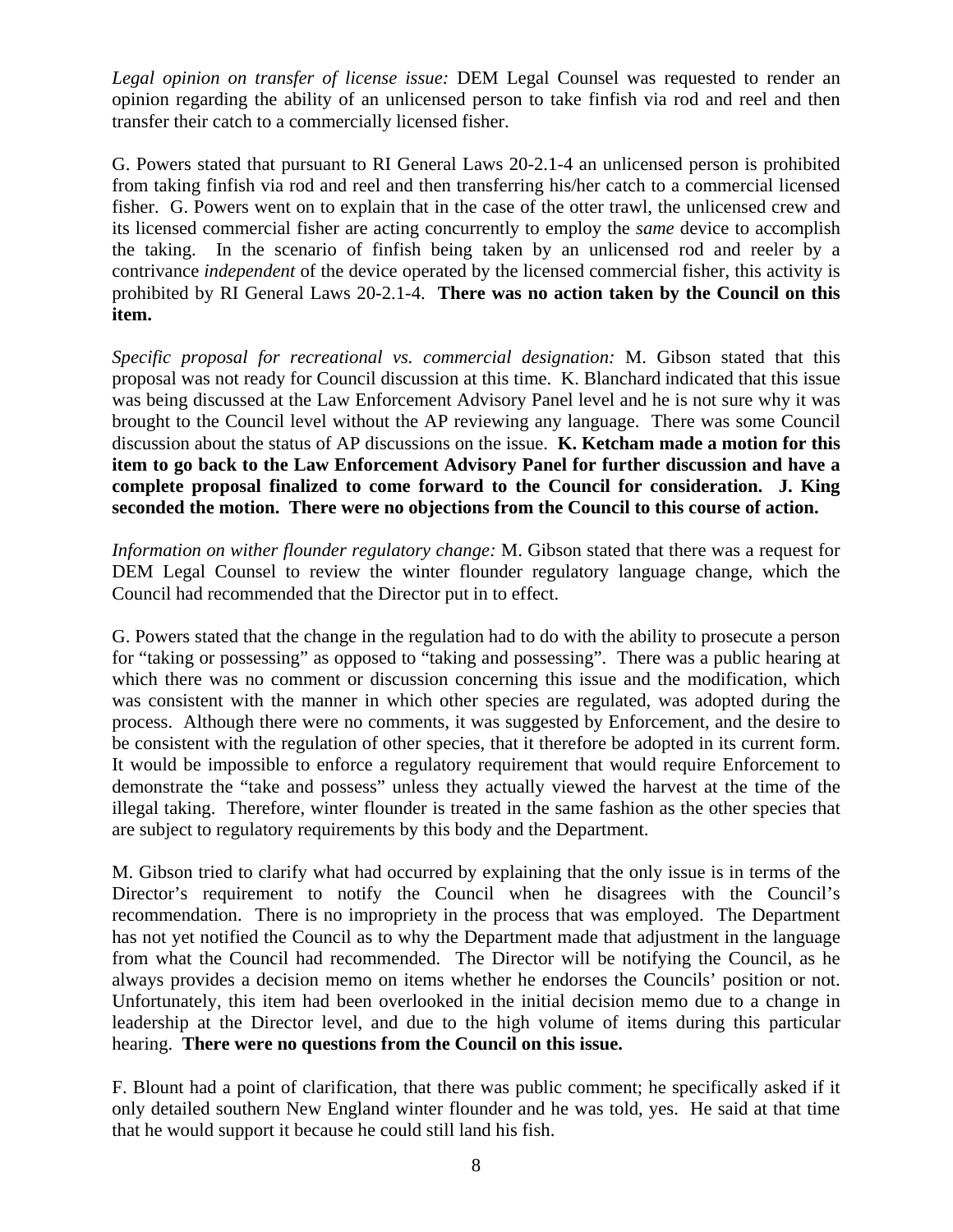G. Powers apologized for giving the wrong impression and stated that F. Blount's comments were received at the public hearing. G. Powers clarified that his comments were directed at whether the "or" should be inserted instead of the word "and". **There was no action taken by the Council on this item.** 

*Changes to advisory panel membership:* J. McNamee stated that a solicitation letter had been sent out to gather nominees interested in filling vacancies on various advisory panels. There were some individuals who specified which positions they were interested in, however he just realized that he had left that list back at his office. Therefore, he suggested that the Council wait for next month so that they could place individuals in the position that they wanted.

J. Cavalho indicated that members from his new organization would like to apply for advisory panels vacancies. He stated that he had just received application forms and has not been able to get them to his members yet. He requested that the Council postpone this item until the next meeting, so that they have additional names to consider.

There was some discussion among the Council that there was not any urgency to get this done tonight, that they could wait until next month. **The Council agreed to postpone this item until next month.** 

*Update on menhaden issue before the general assembly:* B. Ballou stated that there has been a bill introduced at this years' general assembly addressing menhaden. The essence of the bill is to prohibit purse seining for menhaden in Narragansett Bay. B. Ballou was asked by a house representative to see if the Council was interested in initially reviewing this issue in the form of a workshop, and then give input back to the State House for formal consideration. He wanted to get a feel if there was any interest from the Council in looking into this issue.

D. Preble stated that he thought it was inappropriate for the Council to consider it because it was a legislative issue. He did not see the point of having the issue come before the Council.

M. Gibson stated that if they wanted to move the menhaden management to the Marine Fisheries Council, that could happen, but they would have to withdraw the bill and then send it to the Council, and they get back whatever they get back. He had concerns of how the Council and a legislative action could work in parallel on the same issue. This Council also has a statutory responsibility.

K. Ketcham stated that he would like to see the issue come before the Council and have it discussed in public and, if applicable, recommend to the Director that it go forward as a legislative act. The Director could then recommend to the appropriate legislatures that it go forward.

There was further discussion about the Council hearing the issue and that the consensus was that the Council should not be involved. **A majority of Council members were not interested in having a workshop or having the issue brought before them. There was no further action taken by the Council on this item.** 

## **Other Business**

F. Blount stated that the flounder issue was bothering him and he wanted to know if the Council was going to reconsider this when it takes the flounder regulation for this year or should he